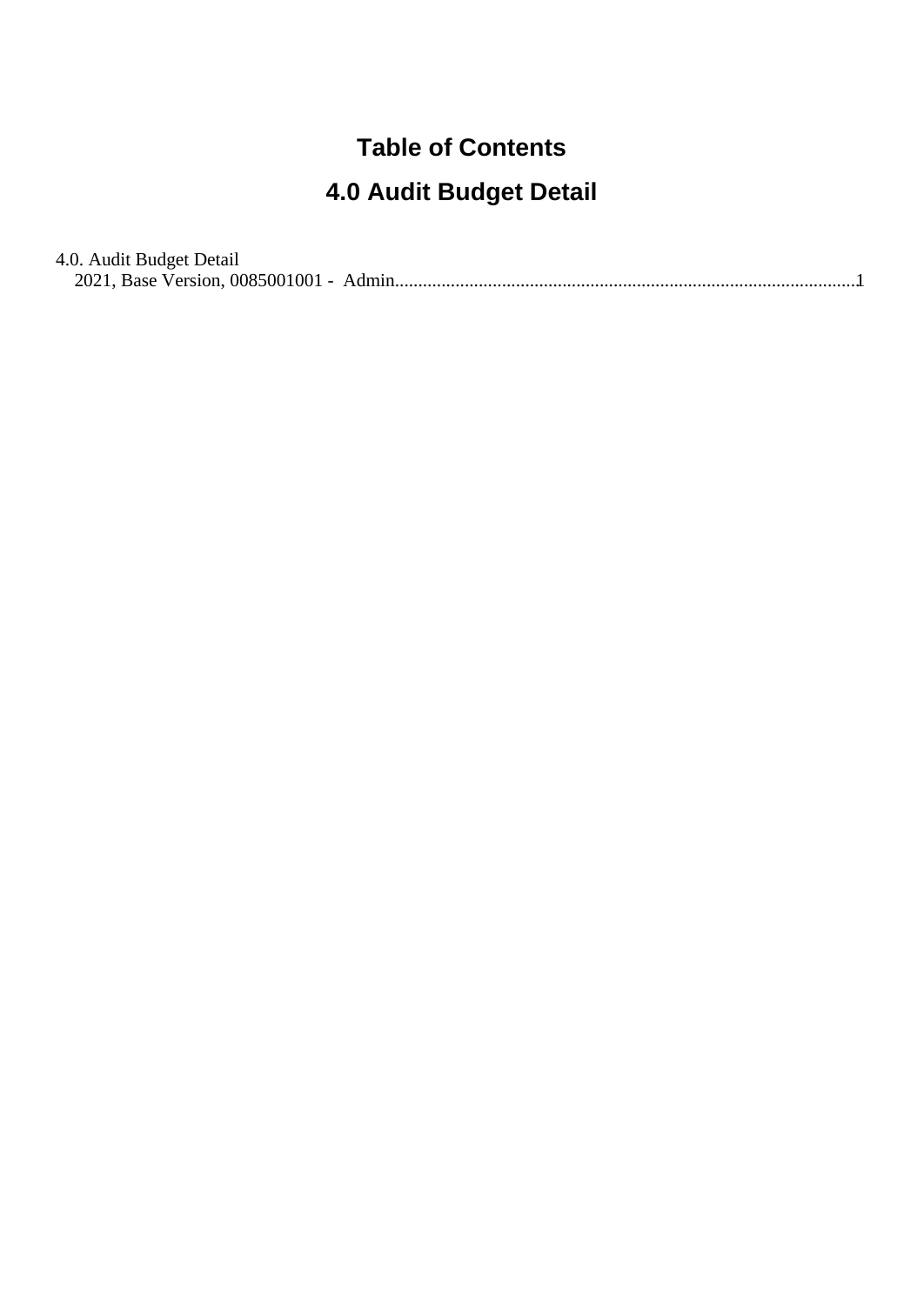<span id="page-1-0"></span>

## **2021 BUDGET VOLUME**

**Ministry:** 008 - Electoral Commission **Department:** 00850 - Headquarters **Organisation:** 0085001001 - Admin **Government Function:** 70160 - General Public Services N.E.C. **Location:** 0304304 - Osu Klotey

| 0085001001 - Admin                                 | 23,342,686 |
|----------------------------------------------------|------------|
| 11001 - Central GoG & CF                           | 23,342,686 |
| 400101 - Deepen democratic governance              | 7,613,127  |
| 00801 - Management and Administration              | 7,563,127  |
| 00801001 - Human Resource and General Services     | 7,513,127  |
| <b>Unspecified Project</b>                         | 7,513,127  |
| 085101 - Internal management of the organisation   | 1,236,500  |
| 22101 - Materials and Office Consumables           | 600,000    |
| 2210114 - Rations                                  | 600,000    |
| 22102 - Utilities                                  | 50,000     |
| 2210201 - Electricity charges                      | 50,000     |
| 22105 - Travel and Transport                       | 100,000    |
| 2210502 - Maintenance and Repairs - Official Vehic | 100,000    |
| 22106 - Repairs and Maintenance                    | 486,500    |
| 2210602 - Repairs of Residential Buildings         | 200,000    |
| 2210603 - Repairs of Office Buildings              | 186,500    |
| 2210604 - Maintenance of Furniture and Fixtures    | 100,000    |
| 085206 - Manpower Skills Development               | 10,000     |
| 22107 - Training, Seminar and Conference Cost      | 10,000     |
| 2210706 - Library and Subscription                 | 10,000     |
| 086201 - Protocol Services                         | 53,500     |
| 22101 - Materials and Office Consumables           | 33,500     |
| 2210103 - Refreshment Items                        | 20,000     |
| 2210114 - Rations                                  | 13,500     |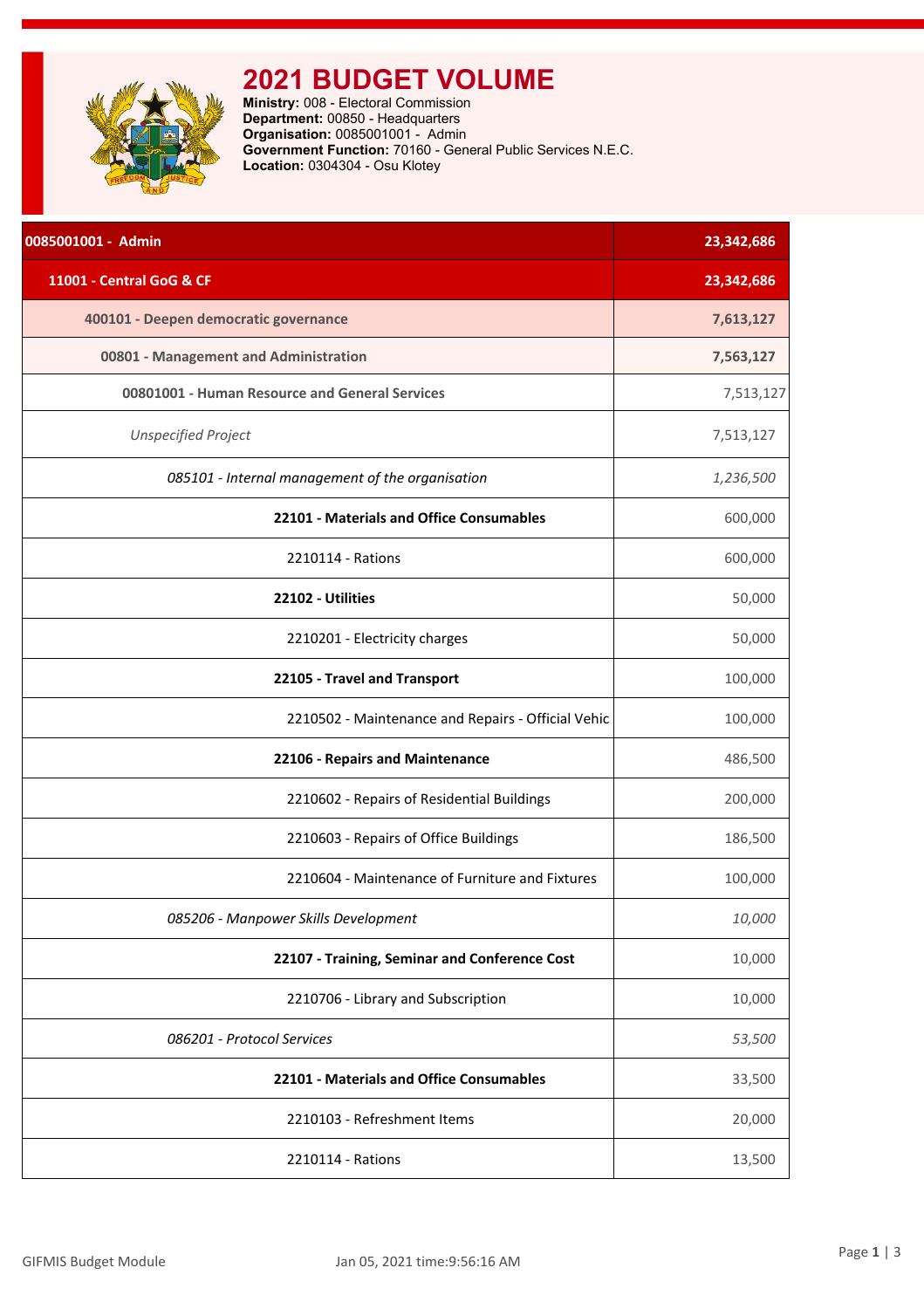**2021 BUDGET VOLUME**

**Ministry:** 008 - Electoral Commission **Department:** 00850 - Headquarters **Organisation:** 0085001001 - Admin **Government Function:** 70160 - General Public Services N.E.C. **Location:** 0304304 - Osu Klotey

| 22107 - Training, Seminar and Conference Cost        | 20,000     |
|------------------------------------------------------|------------|
| 2210711 - Public Education and Sensitization         | 20,000     |
| 086302 - Acquisition of Immovable and Movable Assets | 6,213,127  |
| 31111 - Residential Buildings                        | 1,800,000  |
| 3111103 - Bungalows/Flats                            | 1,800,000  |
| 31112 - Nonresidential buildings                     | 2,700,000  |
| 3111204 - Office Buildings                           | 2,700,000  |
| 31121 - Transport equipment                          | 1,213,127  |
| 3112101 - Motor Vehicle                              | 1,213,127  |
| 31131 - Infrastructure Assets                        | 500,000    |
| 3113160 - WIP - Furniture and Fittings               | 500,000    |
| 00801002 - Finance                                   | 50,000     |
| <b>Unspecified Project</b>                           | 50,000     |
| 085501 - Internal Audit Operations                   | 50,000     |
| 22101 - Materials and Office Consumables             | 50,000     |
| 2210113 - Feeding Cost                               | 25,000     |
| 2210114 - Rations                                    | 25,000     |
| 00802 - Electoral Services                           | 50,000     |
| 00802001 - Demarcation of Electoral Boundaries       | 50,000     |
| <b>Unspecified Project</b>                           | 50,000     |
| 086203 - Information, Education and Communication    | 50,000     |
| 22101 - Materials and Office Consumables             | 50,000     |
| 2210114 - Rations                                    | 50,000     |
| <b>Unspecified Policy</b>                            | 15,729,559 |